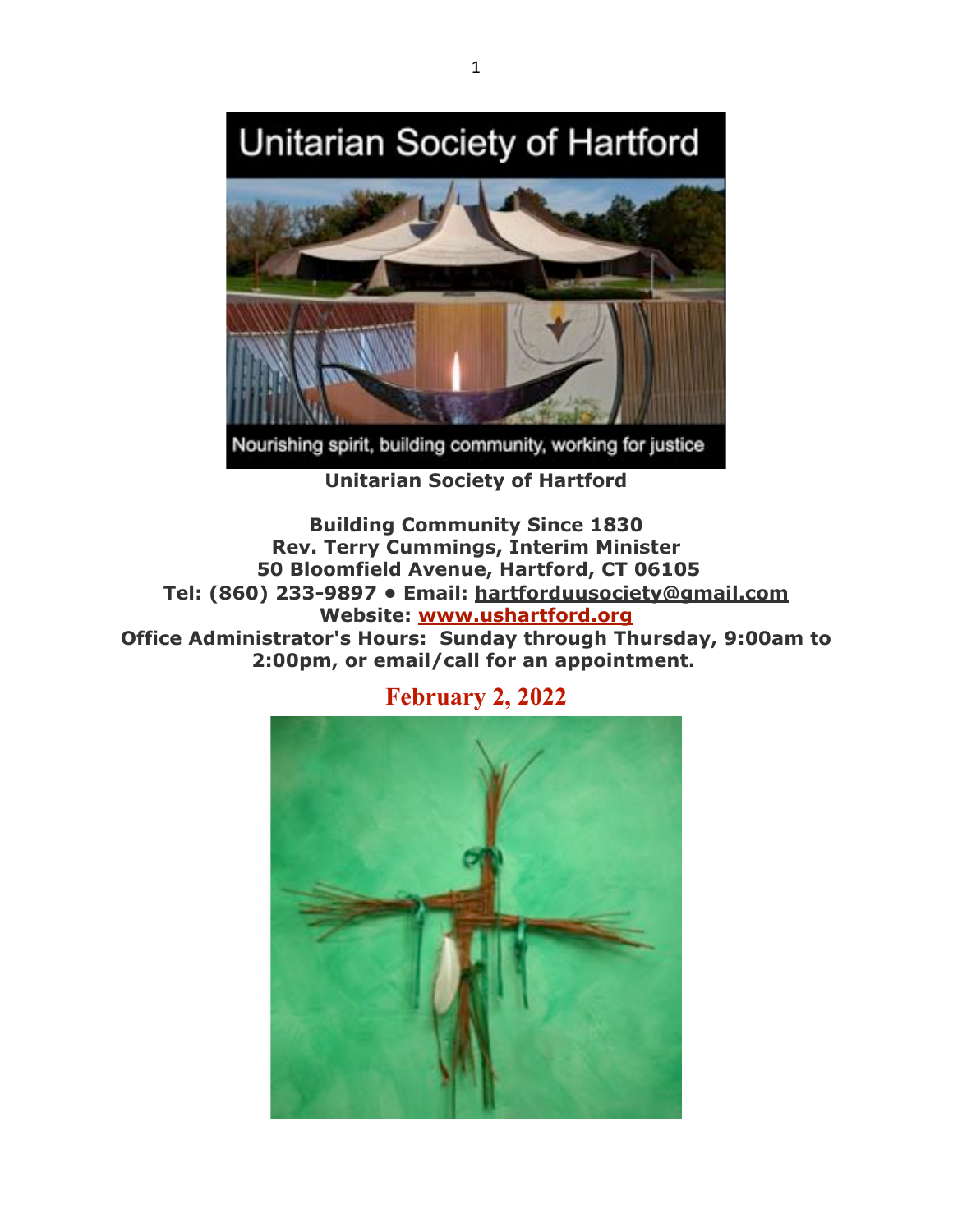# **February 6th, 2022, 10:30am**

**"Here Comes the Sun"**

**This Sunday we will celebrate the mid-point between the winter solstice and the Spring Equinox. Rev. Terry's homily will reflect on hope, new life, and the promise of renewal in the year ahead.**

**Rev. Terry Cummings, Interim Minister**

**Sam Moffett, Director of Music Ministries Lisa Galinski, Worship Associate Tina Davies, Board Moment Buffie, Zoom & Coffee Hour Hostess Helen David & Ginny Hedrick, Greeters**

**Dana Donovan, Welcome Table Evan Williams, Chancel Art 10:30am Hybrid Worship Service**

**Join us in ZOOM** HERE**.**

**Closed captions are available. Meeting ID: 931 0388 7934 Passcode: 128493**

**11:30am - Fellowship Time will be immediately following services in ZOOM ONLY.**

**You can also watch the Sunday service at** https://vimeo.com/unitariansocietyhartford



### **Dear members and friends of the Unitarian Society of Hartford,**

Thank you to those who joined our congregational meeting this past Sunday. I believe it was important for us to hear Rev. Terry's review of her first six months with us, and to begin exploring how we might proceed from here. Approximately 62 Zoom screens attended, which means at least 80 individuals were present. About 15 of you spoke.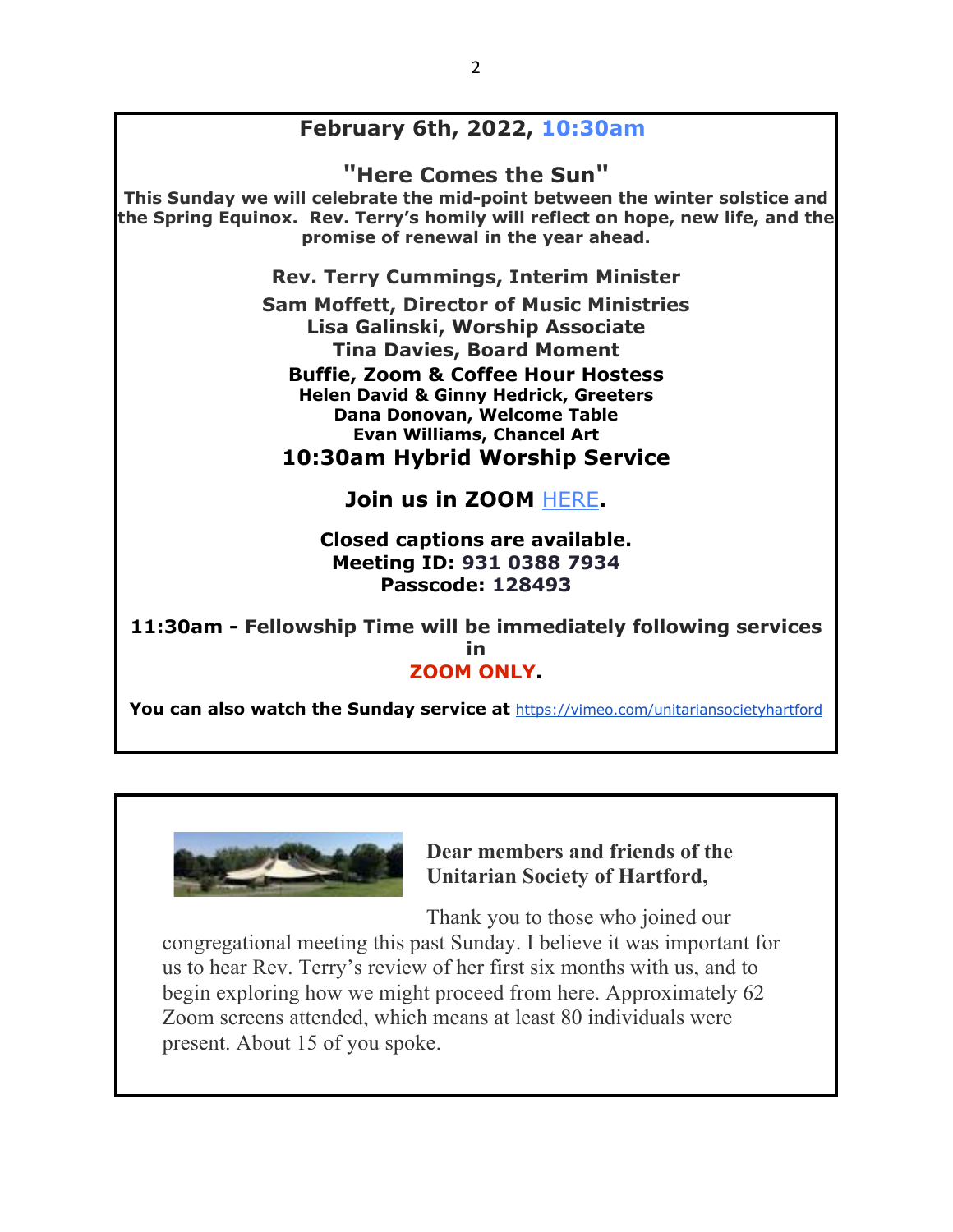I wanted to share with you the general consensus of the board, following a few months of informal discussion during board meetings and a mini-retreat, that it may be wise to delay our search for a new settled minister for at least one year. This means that any search would begin *no earlier than March 2023,* rather than next month. (*If* we want our next settled minister to start when Rev. Terry's current two-year term expires next summer, we effectively need to begin right now.)

There are several reasons to support this course:

- the pandemic has disrupted routines practically everywhere, including the ministerial search process; at USH, we continue to consider positivity rates and variants in assessing how and when to gather in-person;
- we also need to address critical needs to rebuild our Religious Education and choral music programs. The energy and volunteer power required for an effective search could well be better directed, for now, toward our own recovery; and
- it is important to take some time to consider what qualities we desire in our next settled minister, and how those qualities relate to our society's future.

Rev. Terry has also shared information, through her UUA contacts, that the number of ministers seeking a settled ministry is dwindling, compared with the number of congregations in search. What this means for us, is that we are likely to be faced with fewer prospects for a "good match". She further relates that the pandemic has caused many congregations which would have sought a settled minister to wait a year or, possibly, even two more years. This means that next spring, the ratio of congregations to ministers will be even tighter.

When you all contributed your thoughts, you seemed to have reached a similar conclusion. None who commented spoke in favor of moving directly into a search.

We also, briefly, listed various ministerial options open to us: interim ministry (our current arrangement with Rev. Terry) with the possibility of extending her contract for an additional year; a contract minister; a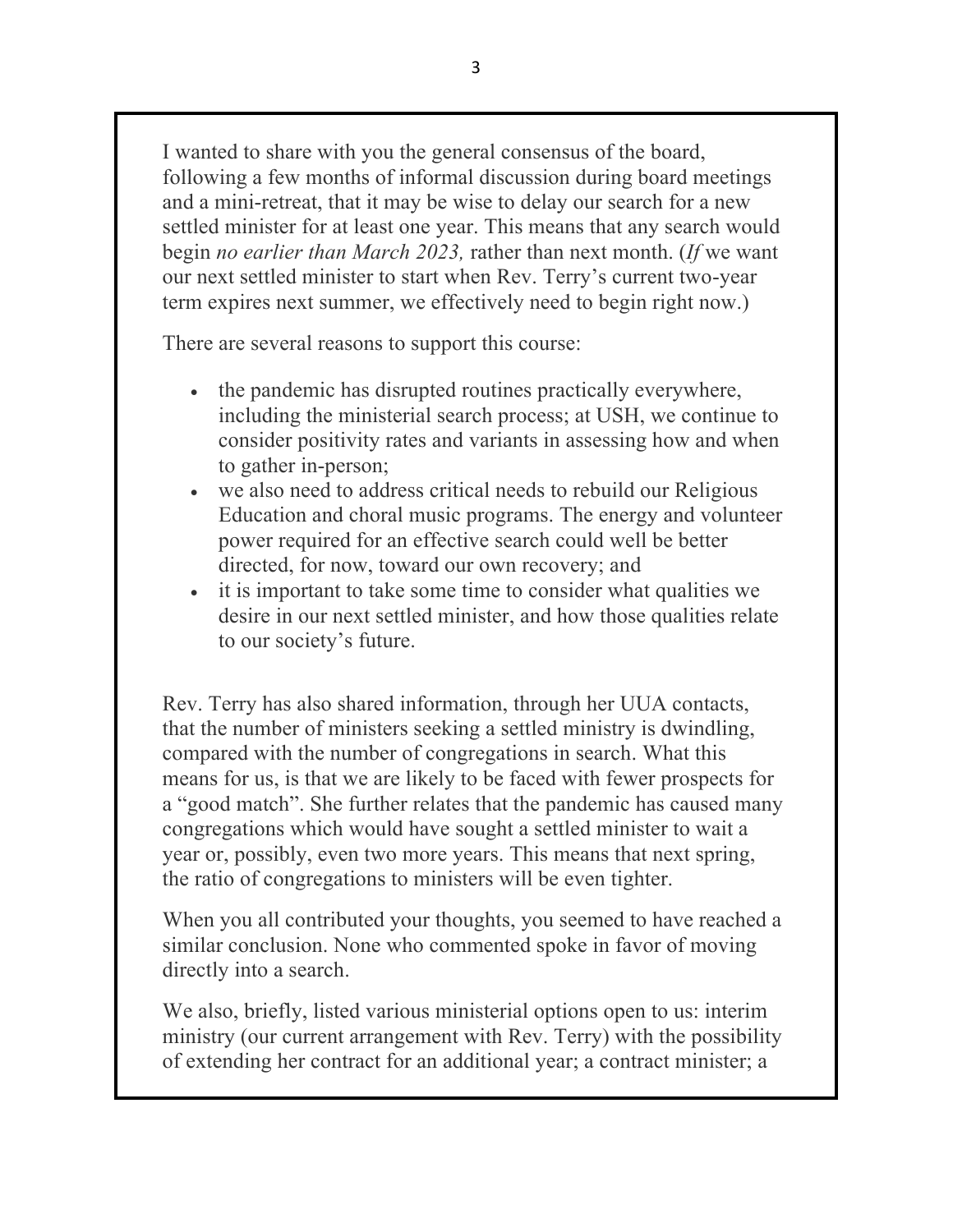developmental minister. These all are described in detail on the UUA's website. The search process is likewise fully outlined in The Settlement Handbook (www.uua.org/transitions). *Not* open to us is the possibility of either Rev. Terry or Dianne Daniels being eligible prospects as our next settled minister. The UUA has rules, which are seldom waived, that restrict ministers from accepting a called position with a congregation after a period of interim ministry or internship. Violating these rules would jeopardize their status with the UUA.

This has been only the first of many conversations around our future. I look forward to continuing these explorations, and welcome your questions and thoughts. Remember, also, our monthly board meetings are open to you: date, time, and a link are posted in the Enews. Please join us.

Again, thank you for participating in this important development for our church. Working together, we will continue to build a stronger congregation.

### **Rob Spector, President**

#### **Upcoming Service Here Comes the Sun**

This Sunday we will celebrate the mid-point between the winter solstice and the Spring Equinox.

A time in the year that has been celebrated by ancient peoples in the pagan tradition of Imbolc. In Ireland, Imbolc coincides with the celebration of the pagan goddess Brigid and the Catholic saint, Saint Brigid.

In our service this Sunday we will honor the pagan tradition. We will also acknowledge the groundhog and his shadow.

Rev. Terry's homily will reflect on hope, new life, and the promise of renewal in the year ahead.

Once again, in-person attendance this Sunday will be limited to 25 people who have been fully vaccinated. Please let Rev. Terry know by email by the end of the day on Thursday if you plan to attend (revterryush@gmail.com).

If you would like Rev. Terry to share a *Matter of the Heart* (a joy, a sorrow, or a concern) during the service, please email her by 9 a.m. on Sunday morning. If you are attending the service in person, cards will be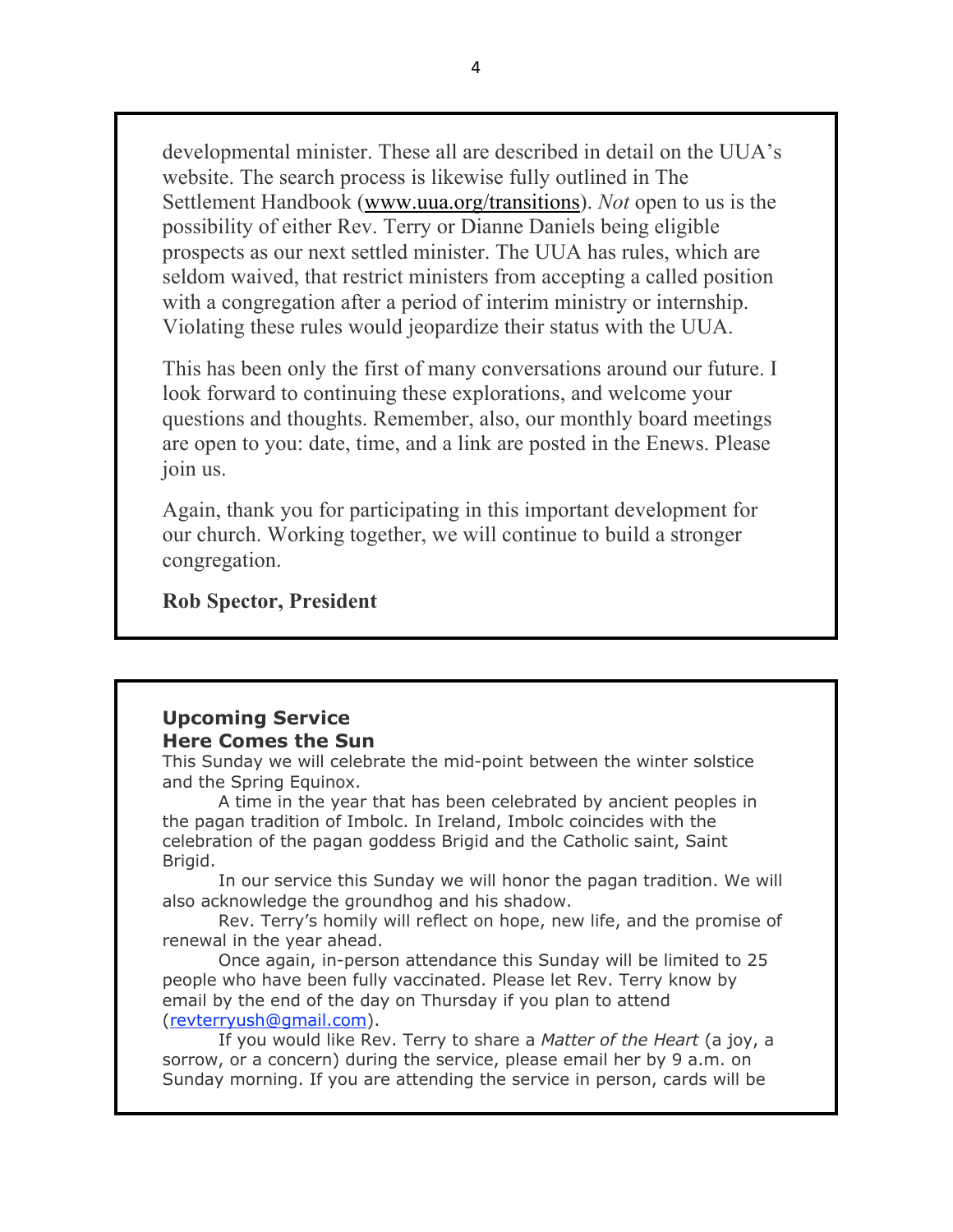available for you to write any Matters of the Heart that you would like Rev. Terry to share during the service,

In addition, please be aware that until further notice all USH Staff and Volunteers are required to be fully vaccinated (two shots plus a booster, depending on the vaccine) in order to be in the Meeting House on Sunday.

We all look forward to seeing you in-person or online this Sunday.

#### **In faith, love, and gratitude, Rev. Terry Cummings**

### **Did UU Know?**



**The February 2022 USH Members & Friends Photo Directory – How You Can Help in Less than 5 Minutes! ~by Brian Harvey**

Our church directory is a "*living document"*. The world it reflects is always changing and the challenge for all of us is to keep up with those changes. Years ago, we had printed directories which were a big deal to produce. That meant they were only produced sporadically. Today, it is a simple matter to generate a new online version every couple of months in a matter of minutes, but that "timeliness" is only meaningful if the contact information is also reviewed "every couple of months". COVID has added some complications to the task. It is harder to know if someone is an active member or friend when at least some of us are not meeting in person. Newcomers who are attending regularly are harder to identify and might not know they are eligible to be in the directory. Lastly, with our new broadcast capabilities, moving out of the area does not necessarily remove you from being connected – or included in the directory. These are more reasons the responsibility for the accuracy for the upcoming February 2022 directory is not up to one person – it is up to each of us. Here is how you can help.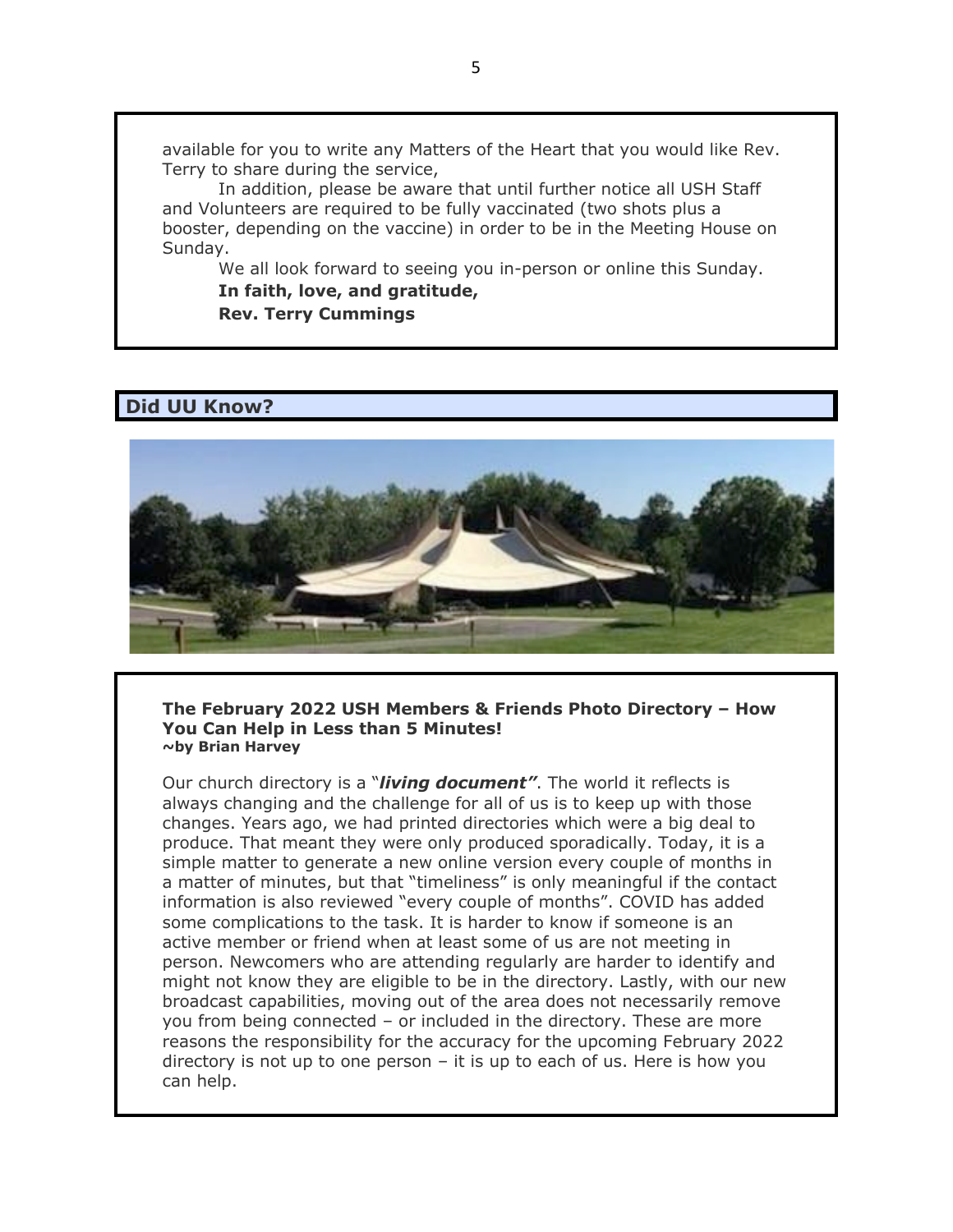#### **The Basic Course** – steps to follow:

1) Go to the USH website – www.ushartford.org Home Page,

2) click on the Members tab,

3) click on Member Directory,

4) click on open Part II (Members & Friends),

5) enter the username and password (contact Buffie Pinney

<hartforduusociety@gmail.com> or Brian Harvey

 $\leq$  arvey.b@comcast.net > if you need the username or password).

Voila! You are in! Start with your own individual or family entry. For each person: are the name, address and email address correct? Do you still use your home phone? Is your cell phone listed? – (this is your choice). What about spouse/partner information? (your choice). Are your non-adult children listed? (again, your choice). Do you still look anything like your photo – or is it time to be updated (your choice). All of this information can be updated in minutes by sending an email to **Buffie**. **Do it now**. …and what does that "NN thing" mean? (see **Last Item** below).

**Extra Credit –** Browse the whole Members and Friends directory. Do you see obvious errors such as people you know have left the congregation or area. This one can be tricky because sometimes folks leave the area but still stop by on a fairly regular basis and consider themselves Friends. Likewise, there are some folks who don't regularly attend services in person but may be a part of a periphery church activity and they too still consider themselves connected. If unsure, drop Buffie an email anyway and you and we will figure it out. On the other side of the coin, do you think we are missing some active members and friends? We will check that out and confirm one way or the other.

**Extra Extra Credit** – Go back to the Member Directory tab and open Part I (Organizational Information). Let us know of any personnel changes that you are sure of. Because of COVID, it is sometimes hard to be sure of a person's or even a committee's status. That is why it is extra extra credit. Notice: No credit given for identifying that Dianne Daniels or Rayla Mattson has left!

**3 Ways to use the Directory during COVID** – **1)** When you open Part II (Members and Friends) you can search on name, town, etc. by using your browser's search (or find) functions. Not sure which Tom you met? Find every Tom or Thomas in the directory in seconds. Connect names to faces. This is a great way to expand your circle of contacts at USH. **2)** Don't feel lonely during COVID. Browse through the directory and reach out to someone you haven't talked to in a while. **3)** Can't go out to the movies with your USH friends? Set up a watch party with others and enjoy a movie or TV show together virtually. All the contact information is at your fingertips.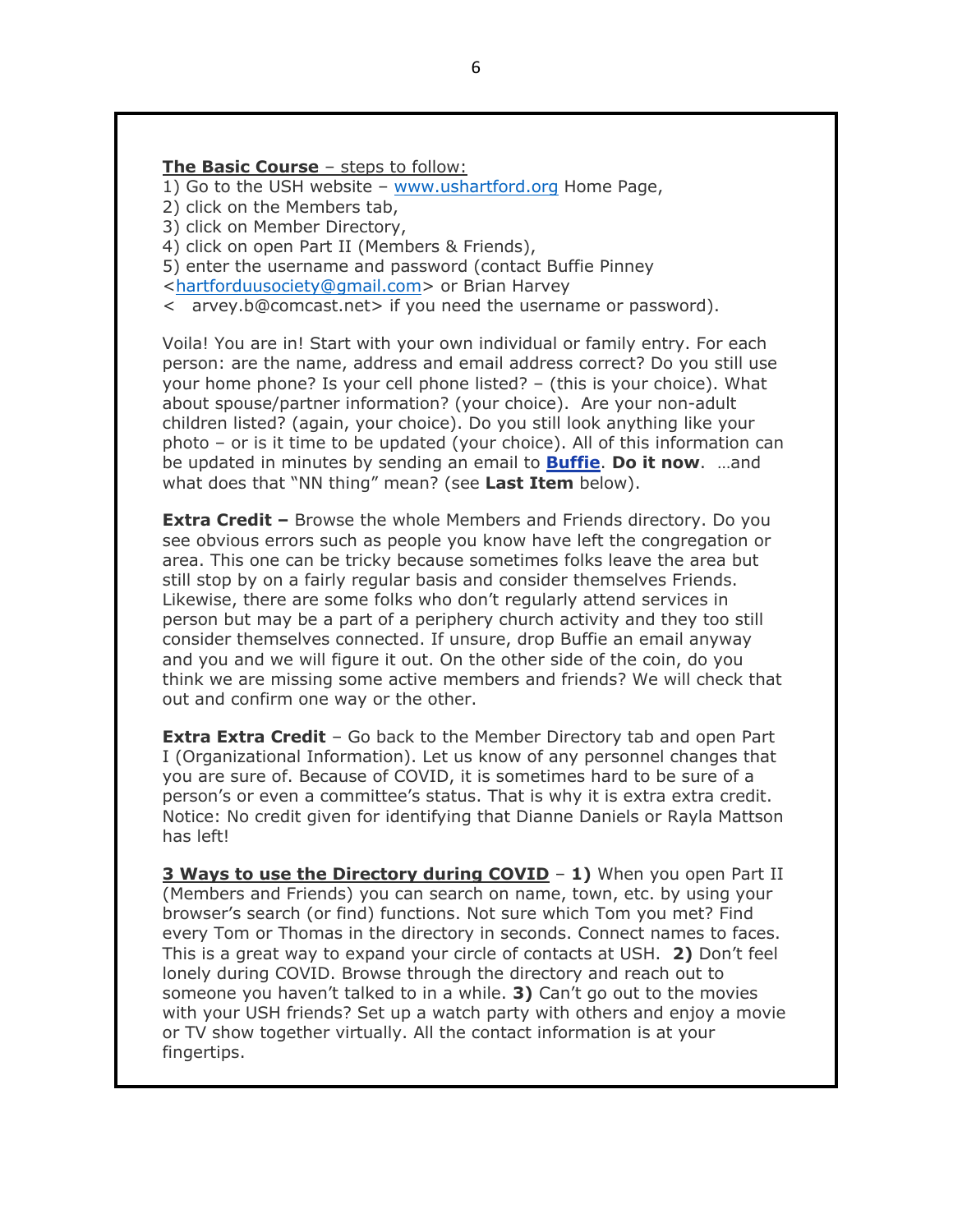**Last Item**: USH Neighborhood Networks were created over a decade ago with one purpose being to facilitate "churchwide discussions" in member's homes. The concept was to cut down on meeting size and travel distance. You can see the diagram and explanation in the last page of the Organizational Information. The Networks have not been used for years and it is time to decide whether they still serve any purpose or is it time to retire the concept and move on. **We look forward to your feedback.**

### **USH Community & Business**

# **Please take note that the next Board meeting**  will be on February 8<sup>th</sup> at 6:30pm via **Zoom**



### USH Calendar of

Events **for February 2022 can be viewed** HERE**. Please contact** Buffie **with any questions or concerns.**

### **News from The Artist's Way — Our program is so successful that we're splitting into two groups!**

Due to high demand and the continued growth of the existing Artist's Way group, which has been active in our congregation since 2004, we will be starting a second Artist's Way group on *February 1, 2022.* This group will meet on Mondays at the same time as the original, existing Artist's Way group, but in a separate room. Both meetings will take place on Zoom for now, but will be held in person once possible again. The new Artist's Way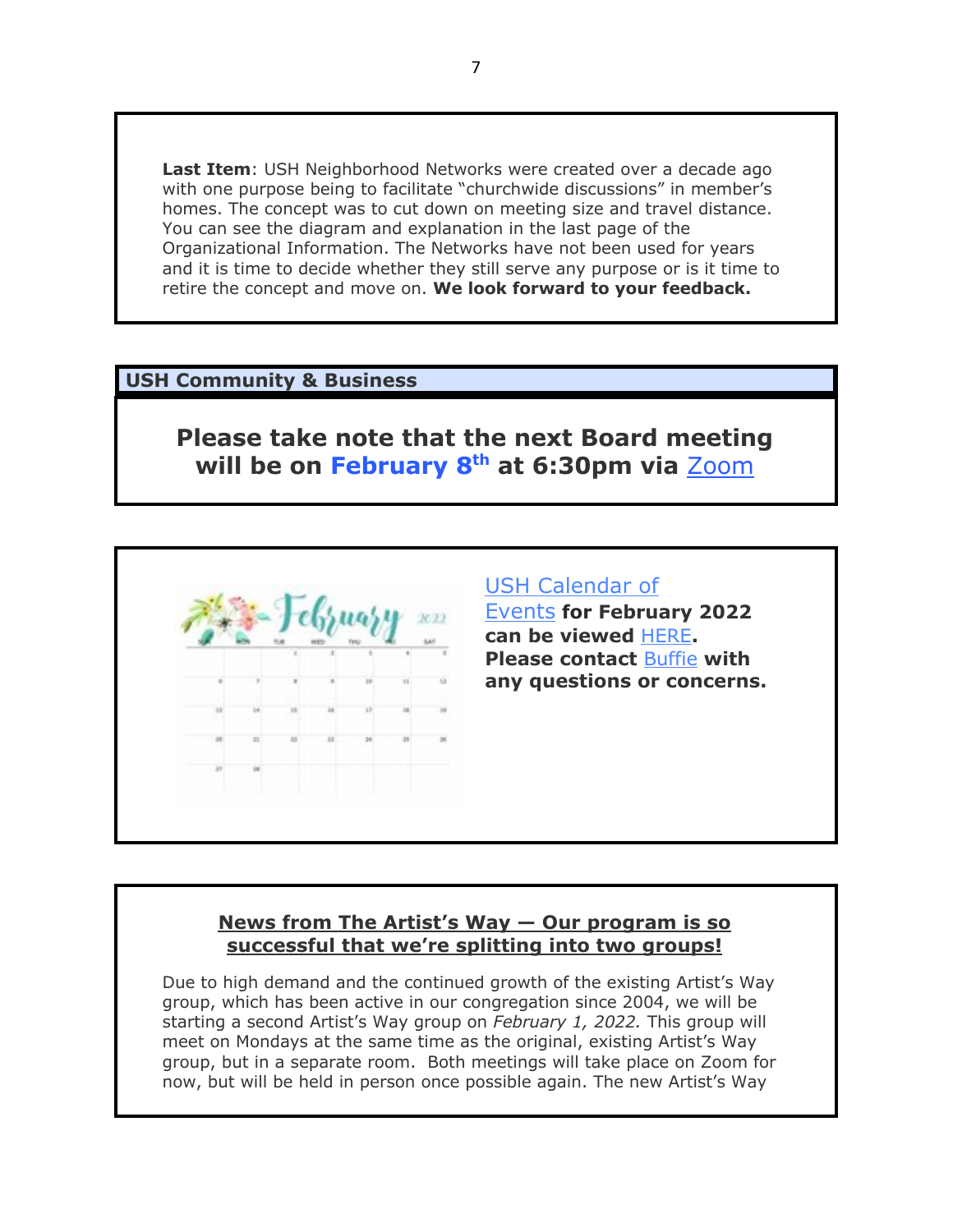will be based on Julia Cameron's book, *The Artist's Way,* and will be limited to 12 people, as that is the number of chapters in her book.

Many in our congregation have voiced interest in learning about and participating in this program. We welcome members of the congregation to join us*.* Although non-members are welcome, we will give preference to members in the first-come-first-served sign up process.

The group will study *The Artist's Way* on a chapter-by-chapter basis, and each participant is expected to cover one chapter with the group and to assign tasks from that chapter a week ahead of covering it. That way the group will delve into the chapters more fully. Weekly meetings will start with a check in and candle lighting.

Maggie Greene will be the facilitator of this group, which already taken in 7 people from the original, existing group. New participants will be accepted on a first come-first served basis, with preference given to those in the original group.

Maggie's contact information is ismisemairead1@outlook.com and 860- 913-5745. Please put "Membership" in the subject line and NOT Artist's Way. Texting is the preferred way to reach her. Please put your name first so she will know it's not spam or a hack. Any inquiries can be addressed to her.



# **"Chalice" ZOOM Room Password Change**

Please note that the password for the ZOOM room named "Chalice" has been changed. Please contact either **Buffie** or **any Board member** to receive the new

password.

**Any attempts to login in as "host" while using the old password will result in a "lock out".**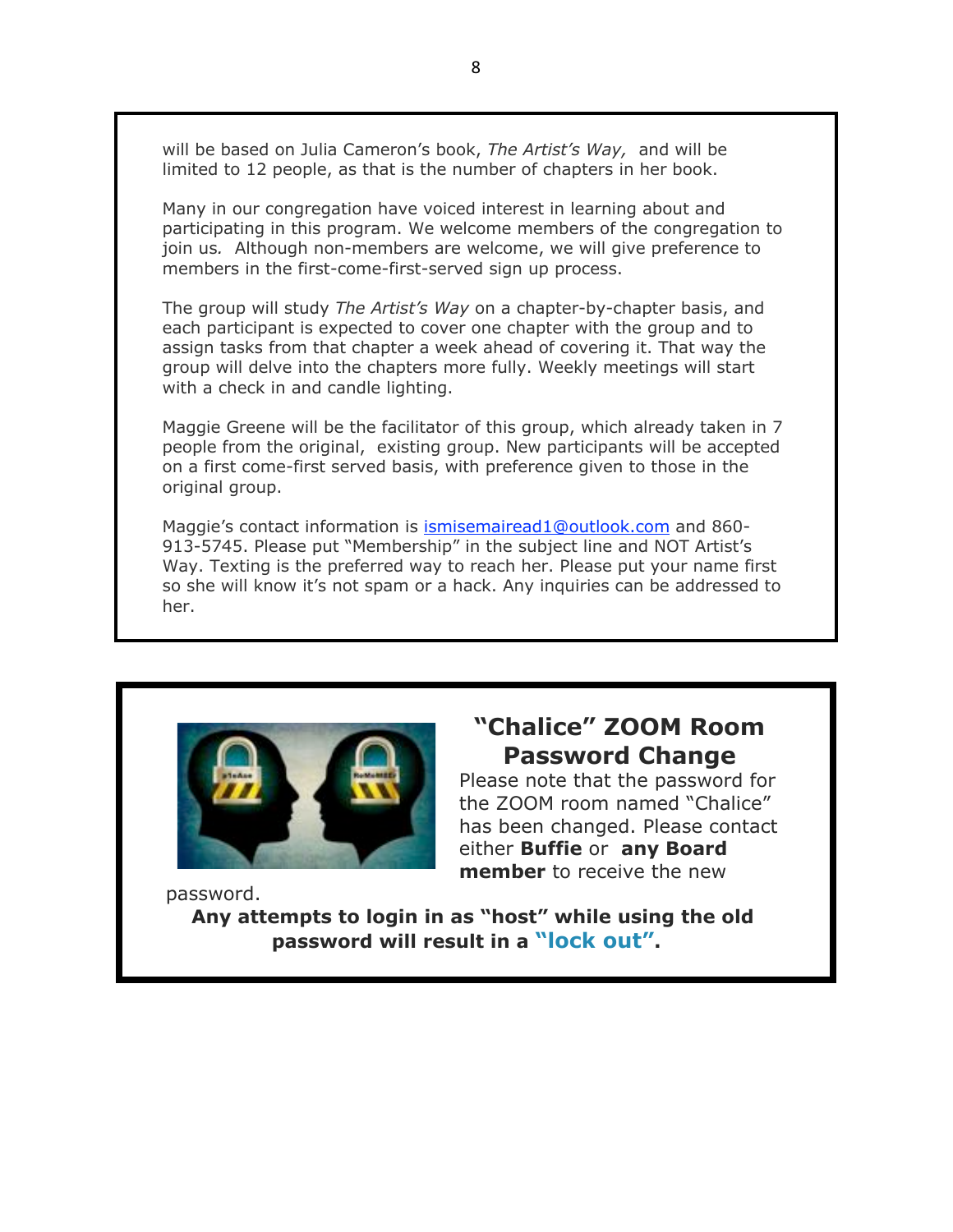

# **LUNCH BUNCH~**

Decisions about future Lunch Bunch gatherings will be made on a month-to-month basis. Watch the USH-Enews for further developments.

I hope to see you all in February. Stay well!

Janice Newton at janicecnewton@gmail.com



# Announcing *UU SpiritLife Conversations*

Our spring program, *UU SpiritLife Conversations*, is a series of facilitated zoom conversations on spiritual topics, offered on the fourth Saturday mornings, January through May, 9-10:30 AM.

**SpiritLife Conversations** open to all members of the three Hartford area UU churches on a drop-in basis – you don't need to register or commit to the whole series. The topic for January 29 will be *Finding Balance In An Unstable World*. Please go to uuspiritlife.org and click the Programs tab for complete information. Questions can be directed to Judy Robbins at judyrobb2@gmail.com.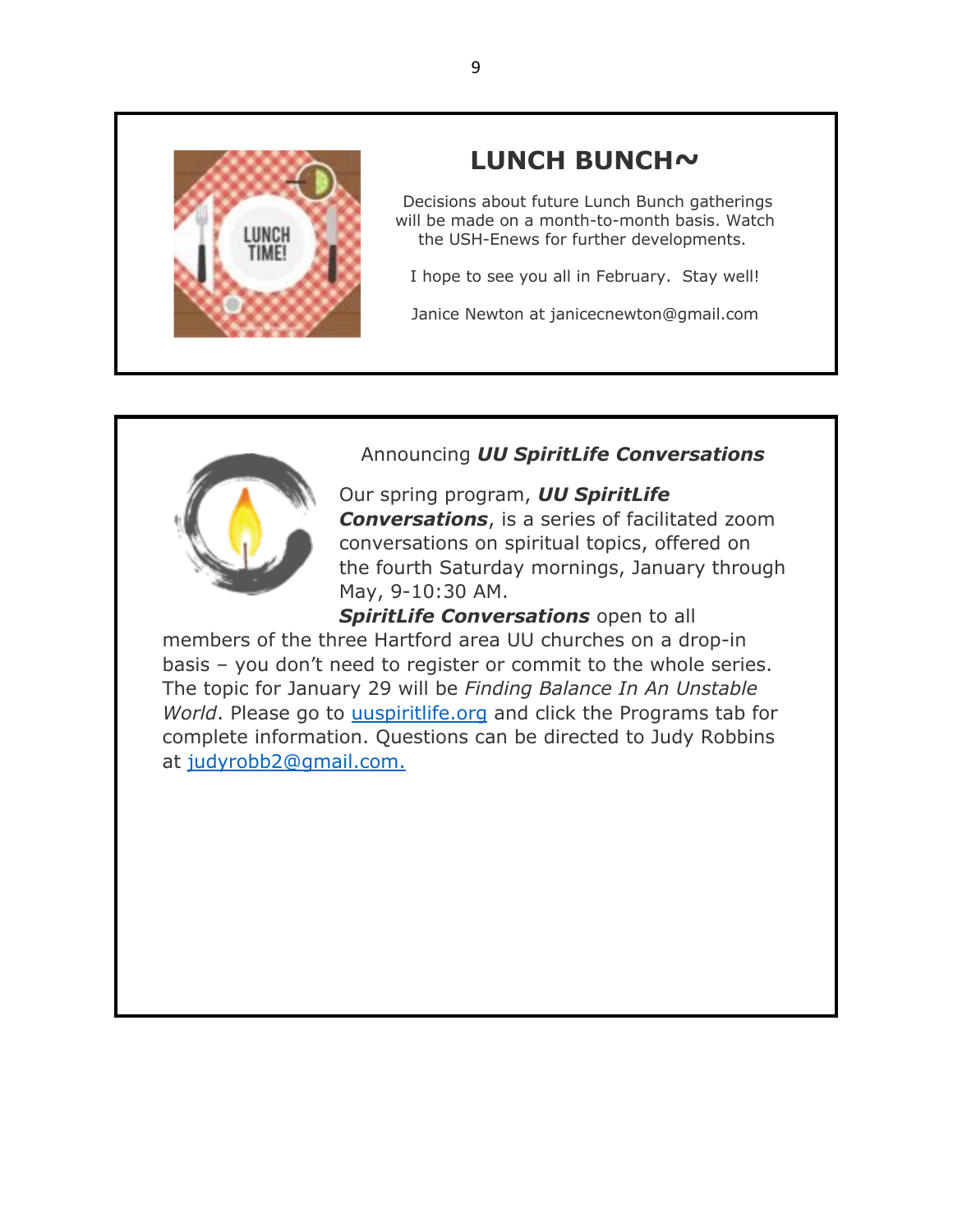# **Meeting House Sing-Along update**

We will postpone second Saturday Sing- Alongs until COVID contagion rates drop back at least below 5%. Watch for a monthly update from us. **Contact: Fred Louis (**FlLouis@yahoo.com **).**

# **Social Justice News**

# **Programs for Adults and Families**

# **Adult Programs:**

**The USH Book Club: Meets monthly, on the 2nd Thursday, 2:30 – 4:30 pm, via Zoom. All adults in the USH community are welcome. Please contact Ginny Allen at fiddlenurse1@gmail.com if you'd like more information or if you want to join. An email with Zoom link will be sent a day or two before the meeting.** 

**Book Selections 2022**

Feb 10- A Promised Land- Barack Obama

March 10- Finding Higher Ground: An Adaption in the Age of Warming- Amy Seidel Apr 14- First Friends:The Powerful Unsung (and Unelected) People Who Shaped Our Presidents- Gary Ginsberg

May 12- The Extended Mind:Thinking Outside Your Brain-Anne Murphy Paul

June 9- The Hellfire Club- Jay Tapper

July 14- Hamnet- Maggie O'Farrell

Aug 11- The Vanishing Half- Brit Bennett

### **20's/30's Group: If you would like to join, please email Tara Cote at tcote11@gmail.com.**

### **Disability Support Group:**

This group meets on line the first Saturday of each month at 10 a..m. The zoom link is sent a few days prior to the meeting. In this group participants discuss the challenges of physical disability (chronic illness, chronic pain, impaired senses, impaired mobility) and emotional pain (loss, mental illness) and the stresses of caretaking a loved one. What is said in the group stays in the group.

Email **Gloria Bent** for more information at bentgloria@gmail.com **or call at 860 904-7768.**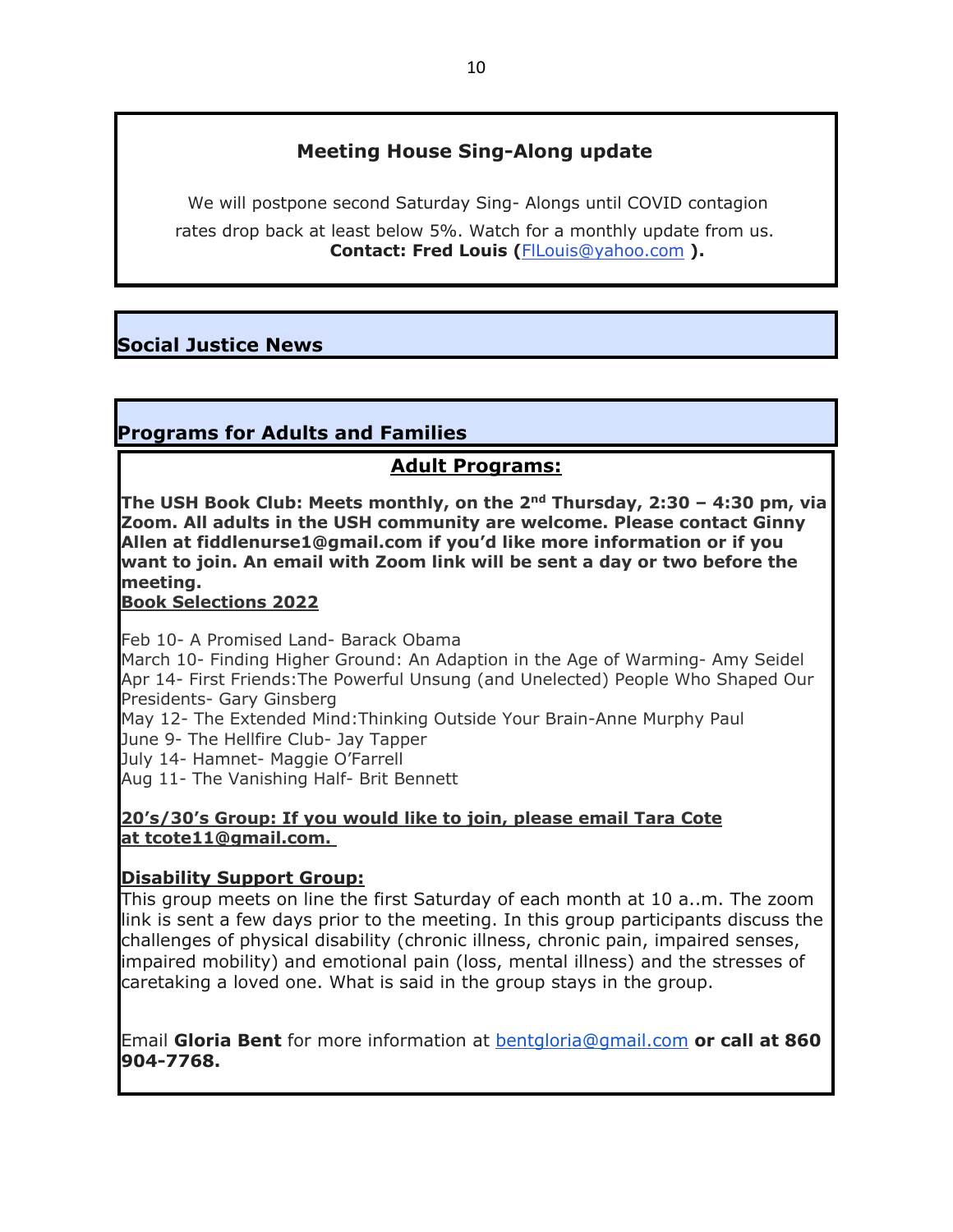**Caring Network**

Tara Cote and Paul Jacob welcomed their son, Rowan on January  $10<sup>th</sup>$ . They have set up a Meal Train website to help them with meals.

Here is the link to get to the Meal Train website: **https://www.mealtrain.com/trains/9022w5**

**Once you are on the site choose SIGN IN. Choose "sign in with your** MealTrain.com **account." You will need to log in using my email address** and **password**. They are: **janicecnewton@gmail.com** and this password: USH1958! Please be sure to log out when you leave.

If you have trouble signing in, email or call Janice.

Tara and Paul's address is: 31 Magnolia Hill CT. Cromwell, CT 06416 **#**860-748-7046

Thank you, Janice Newton

### **News from the USH Board of Directors**

**Your 2021-2022 USH Board**

**Rob Spector: President Eve Pech: President-Elect Bob Hewey: Treasurer Sarah Harmon McKenzie: Secretary Peter Meny: Spiritual Life Council Chair Jon Covault: Administration Council Chair Dana Donovan: Social Justice Council Chair Tina Davies: Community Within Council Chair Rev. Terry Cummings, Interim Minister (ex-officio)**

The latest financial reports for **FY Nov-Dec 2021** have been posted, click HERE to view.

The Board Meeting minutes for **December 2021** have been posted. To view the USH Directory, Reports, meeting minutes and other church business information online, click **HERE**. Contact Buffie Pinney at hartforduusociety@gmail.com for the username and password.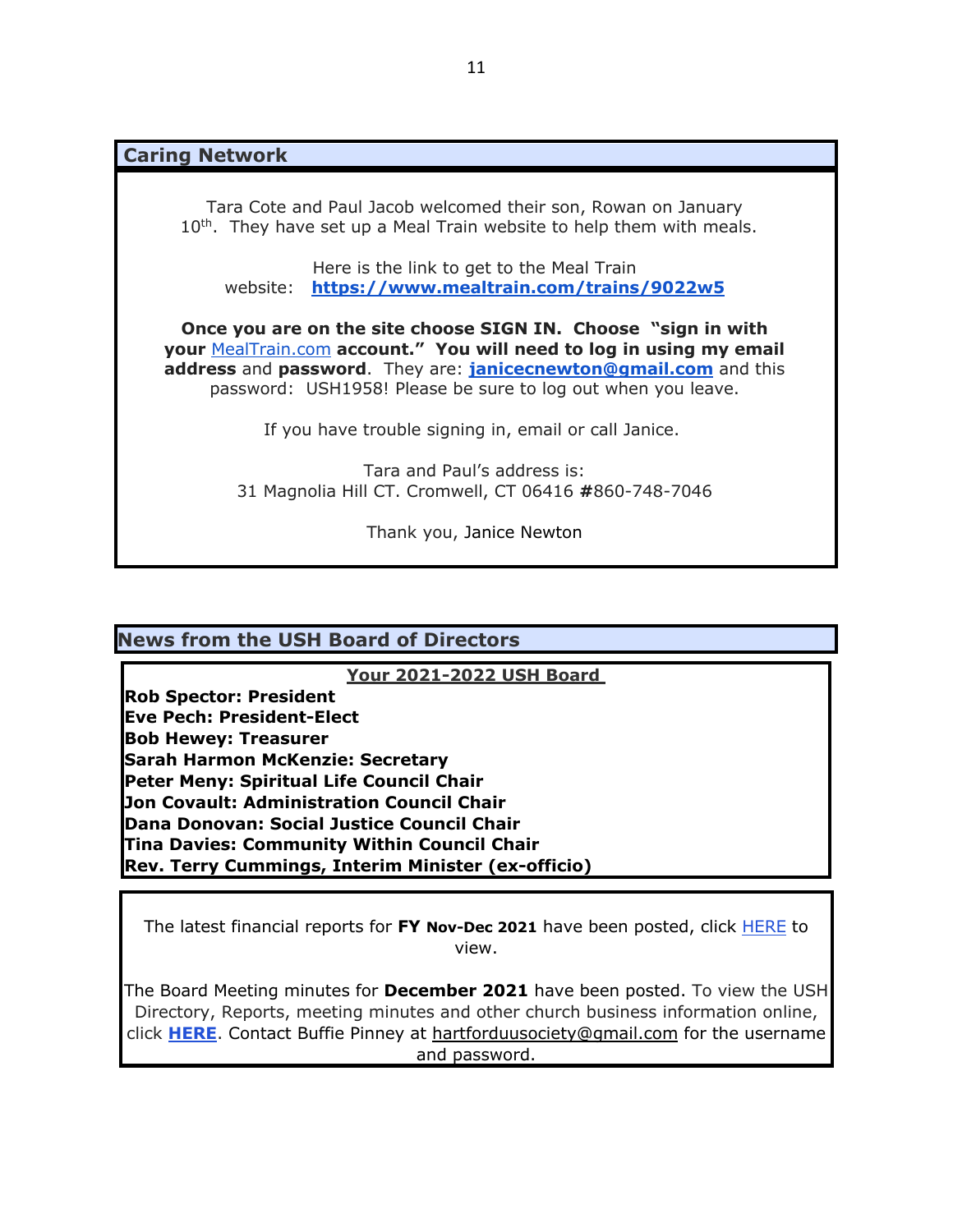**Missed Last Week's Enews? Click Below:**

http://www.ushartford.org/nourishing-spirit/newsletters/

**See Articles and News for USH and the Surrounding Area you may have missed or find a link to the USH Facebook Page** HERE**.**

**Please consult our Online Calendar regularly for all upcoming events coordinated by the**

**Unitarian Society of Hartford:** www.ushartford.org/events/ **To submit a Calendar Request (also for an online USH Zoom Room gathering) click** HERE**.**

**To read the USH Blog click** HERE**.**

**E-News Contributors please take note: The deadline for USH E-News submissions is**  *Tuesday at 12 Noon***. Please include the dates that your submission should be included in the 'Subject' field.**

### **USH Staff:**

http://www.ushartford.org/about-us/staff/

Rev. Terry Cummings, Interim Minister revterryush@gmail.com | 860-233-9897 ext. 103

Sam Moffett, Director of Music Ministries smoffettuu@gmail.com | 860-233-9897 ext. 108

Buffie Pinney, Office Administrator & Building Rentals hartforduusociety@gmail.com | 860-233-9897 ext. 100

Brian Mullen, Bookkeeper – Office or Phone by Appointment brianmullenush@gmail.com 860-233-9897 ext. 102